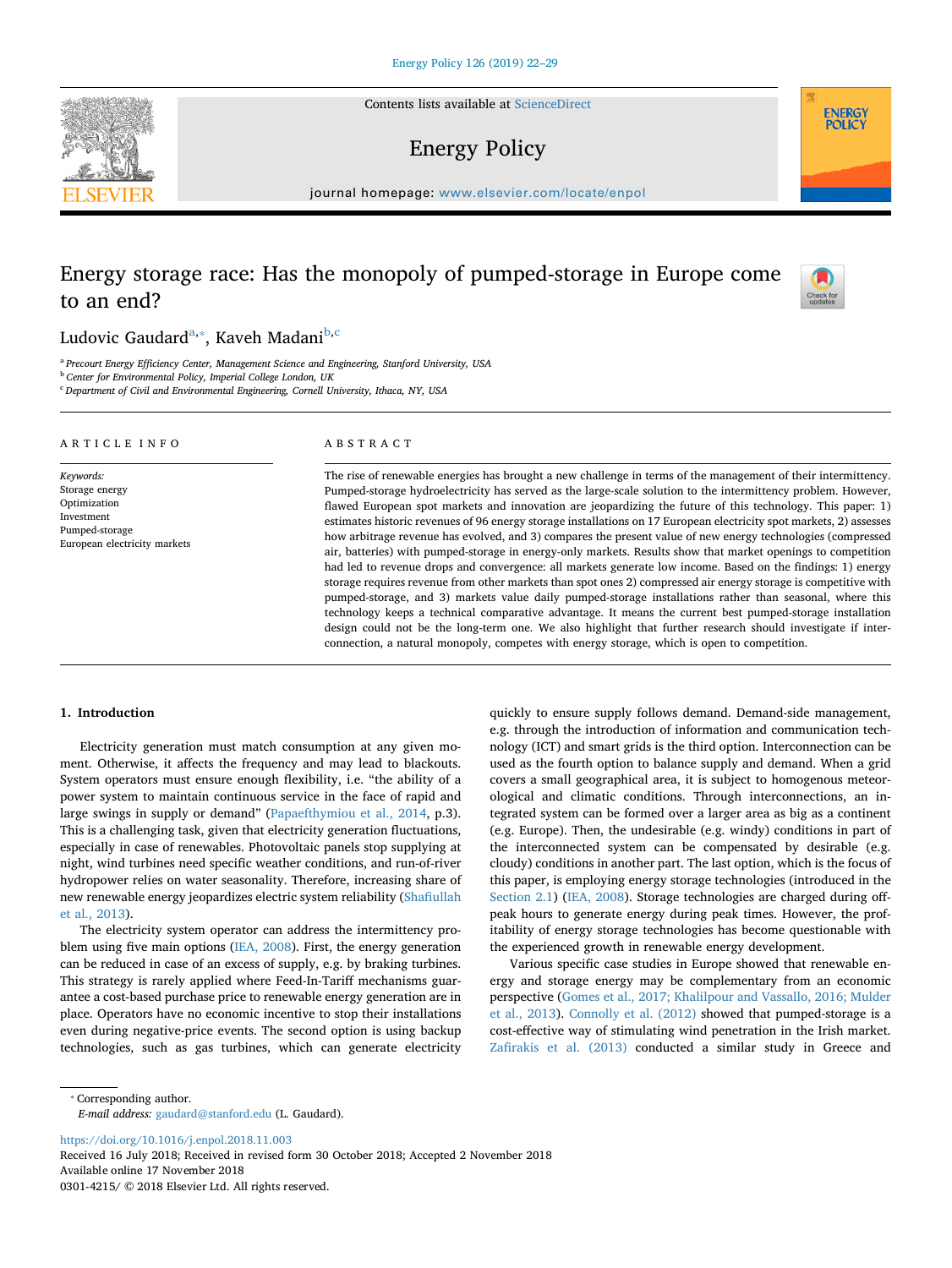investigated the option of storing energy by compressing air (CAES). This technology was found to be only profitable in the German market if wind energy represents a large share of energy generation [\(Swider,](#page-7-2) [2007\)](#page-7-2). [Anagnostopoulos and Papantonis \(2012\)](#page-6-4) looked at the implementation of a pump system in an existing hydropower plant in Greece. They concluded that PSES becomes attractive as intermittent energy sources become more propagated. [Iliadis and Gnansounou](#page-6-5) [\(2016\)](#page-6-5) conducted an analysis of a Swiss PSES installation. They considered revenue from both day-ahead and intraday markets. [Connolly](#page-6-6) [et al. \(2011\)](#page-6-6) assessed the profitability of generic PSES installations in 13 electricity markets.

It is important to understand how the mature PSES is being threatened by newer technologies ([IEA, 2014\)](#page-6-7). Numerous studies have compared energy storage technologies in Europe. Some contrast their technical characteristics and capital costs [\(IEA, 2014; Kousksou et al.,](#page-6-7) [2014; Lopes Ferreira et al., 2013; Evans et al., 2012; Dunn et al., 2011](#page-6-7)), however, they do not assess revenue and investment. [Lund and Salgi](#page-6-8) [\(2009\)](#page-6-8) compared the results of various energy storage technologies for the Danish electric system from a social planner's perspective. They also showed that CAES with an arbitrage-only revenue model is not profitable on the Noorpool market. [Loisel \(2012\)](#page-6-9) showed that compressed air energy storage (CAES) is unprofitable in France, although it holds a social value. Finally, [Kazempour et al. \(2009\)](#page-6-10) show that PSES is more profitable than NaS battery in Spain.

These studies provide a good understanding of the electric system dynamics; however, none analyses a broad set of technologies at a European level. They lack a meaningful comparison of the various technologies with consideration of all European electricity spot prices. The case specific results presented above could be further expanded upon to identify regional trends to tackle policy issues at continental level, which is getting increasingly interconnected.

Our study aims to assess whether arbitrage revenues alone, can attract investment in storage in Europe, whether situations converge in every market, and whether operators capitalize on their ability to export their flexibility to neighboring markets. Furthermore, this study provides insights into the tradeoffs between round-trip efficiency and power. This information will facilitate the evaluating the benefits of innovation, which generally improves efficiency.

This study is carried out from a techno-economic perspective. We simulated the operations of 96 generic energy storage installations on 17 European spot markets. A numerical algorithm maximizes the annual revenue (archived on Zenodo, [Gaudard and Madani, 2017\)](#page-6-11) to identify historical trends. We also compute the Present Analysis and Modified Internal Rate of Return (MIRR) of the most common bulk storage technologies in order to assess their profitability.

All models, including our model, have simplifying assumptions that need to be considered when interpreting their outputs. Despite its limitations, out model helps us develop a better understanding of operations in a large area and provides a dataset that is versatile. It therefore contributes to the emerging literature on the topic with its original perspective.

# **2. Method and data**

#### <span id="page-1-0"></span>*2.1. Energy storage technologies*

Three main features characterize an energy storage installation. Firstly, round-trip efficiency is calculated by dividing the quantity of energy supplied by the quantity of energy consumed during a cycle. For example, 80% round-trip efficiency means that 20% of energy is lost in a charging and discharging cycle. Second, the energy storage volume represents the full amount of energy that can be stored. Third, the discharge duration is "the amount of time that a storage device can be discharged at the nominal power rating" [\(ESA, 2016\)](#page-6-12). A device with a small discharge-duration will run out of charge in a few hours and benefits from intraday volatility. In contrast, devices with a long

discharge duration take advantage of weekly seasonality. For a constant energy storage volume, the lower the discharge duration, the greater the power of the storage device. Other technical characteristics matter and determine the type of services that can be provided, e.g. load level and power quality. However, such characteristics have little relevance to electricity spot markets.

Energy storage is provided through different technologies, with pumped-storage (PSES) installations being the major provider of energy storage to date. PSES is a mature technology that pumps water to an elevated position to generate electricity with a water turbine when prices soar [\(Guittet et al., 2016; Rehman et al., 2015\)](#page-6-13) and provides 99% of the world's installed large-scale energy storage capacity. Compressed Air Energy Storage (CAES) is an attractive emerging alternative. This name encompasses various technologies, e.g. diabatic, adiabatic, isotherm, but all of which store energy by compressing air, i.e. in a mechanical form. The conventional diabatic system is reaching maturity, but it still requires natural gas to accomplish the necessary thermodynamic cycle and thus is not carbon-free. New technologies have been developed that do not require fuel, however, they still need further innovation before they become commercially viable. The scale of the devices goes from small decentralized plants to large plants that use underground natural or artificial caves as their reservoir [\(Kim et al.,](#page-6-14) [2012\)](#page-6-14). Finally, batteries store energy in an electrochemical form. The negative anode and positive cathode create a difference of potential. When the two electrodes are connected, the cathode attracts electrons and generates electricity. Lead-acid, Ni-Cd, Li-on batteries are mature and will be considered in our investment analysis [\(Mahlia et al., 2014;](#page-6-15) [Dunn et al., 2011](#page-6-15)).

#### *2.2. Optimization and investment analysis*

We modified a hydropower management model [\(Gaudard et al.,](#page-6-16) [2013; Gaudard, 2015](#page-6-16)) to simulate the 30-min charge/discharge operations. This model maximizes the annual revenues of any given energy storage device. It assumes that the operator is a price-taker, i.e. the installation is too small to affect the market price. The objective function is:

$$
OF(b_{dis,t}, b_{char,t}) = \sum_{t=1}^{t=T} (b_{dis,t} - b_{char,t}) \pi R \Delta t
$$
 (1)

where  $T$  denotes the time horizon,  $b_{dis,t}$  and  $b_{char,t}$  are two binary variables which indicate the period of discharge and charge (see Eq. [\(5\)](#page-1-1), below),  $\pi$  is the nominal power of charging and discharging [W],  $P_t$  is the electricity spot price [€W h<sup>-1</sup>] or [£W h<sup>-1</sup>] and  $\Delta t$  is the time step duration [hour].

The optimization problem is formulated as:

$$
\max_{b} \, OF(b_{dis,t}, \, b_{charge,t}) \tag{2}
$$

$$
E_t = E_{t-1} - \frac{\pi}{\eta_1} b_{dis,t} \Delta t + \pi \eta_2 b_{char,t} \Delta t \tag{3}
$$

<span id="page-1-2"></span><span id="page-1-1"></span>
$$
0 < E_t < \epsilon \tag{4}
$$

$$
b_{dis,t}, b_{char,t} \in \{0, 1\} \tag{5}
$$

where  $E_t$  denotes the energy stored at time *t* [W h],  $\eta_1$  and  $\eta_2$  are the efficiency of discharging and charging respectively,  $\varepsilon$  is the energy storage capacity [W h] (Eq. [\(4\)\)](#page-1-2), which is normalized to 1 kW h for all the results. The storage devices always start and end at mid-level storage volume. Contrary to large hydropower plants, this constraint insignificantly affects the results as energy storage observes many charging-discharging cycles in 365 days. The model assumes perfect foresight, i.e. the operator knows the prices in advance. While this assumption ignores the uncertainty that the operators face in practice and might result in overestimation of revenues, it has been an acceptable method in the literature ([Francois et al., 2015; Madani and Lund, 2010,](#page-6-17)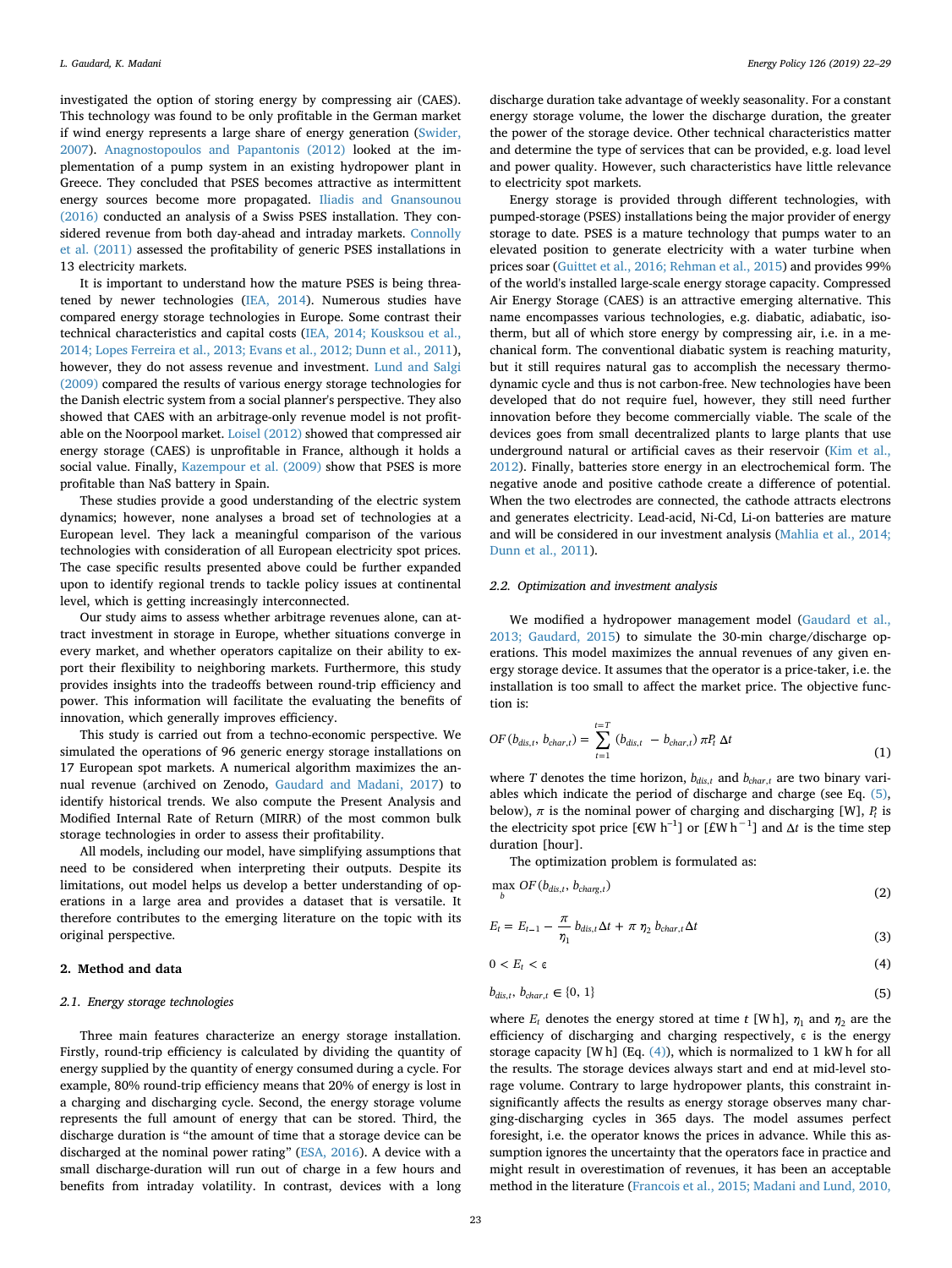#### [2009; Tanaka et al., 2006\)](#page-6-17)

A local search-threshold acceptance algorithm approximates the optimal 30-min management [\(Gilli and Schumann, 2012; Gilli et al.,](#page-6-18) [2011\)](#page-6-18). This algorithm modifies an initial random charging/discharging schedule and values the objective function. If it does not decrease by a defined threshold, the new schedule is recorded and the old one is discarded. The model adjusts the schedule during n steps, then reduces the threshold for m new rounds. We determined the value of each threshold with a data-driven procedure ([Gilli et al., 2006; Winker and](#page-6-19) [Fang, 1997](#page-6-19)).

A recent study by [Ranzani et al. \(2018\)](#page-7-3) shows that the algorithm used here provides a reliable approximates of the actual operation in case of a storage-hydropower plant in Switzerland. Nevertheless, we remain unable to fully compare our results with operating installations because of the lack of data as operators are reluctant to sharing such data. We, therefore, validated the computational performance of the model by three means. The general optimum can be easily computed (without the optimization algorithm) if we discard volume storage constraints. We compared this outcome with those obtained from the local search algorithm with a discharge duration of 8760 h for two round-trip efficiency levels, i.e. 0.50 and 0.95. Our model error was below 1%, which we considered satisfactory. We also verified that no negative revenue was computed in all our results. Finally, we visually validated the daily and weekly patterns. In particular, supply must occur during peak hours, i.e. generally during the day, and pumping must happen during the night and weekends (off-peak hours). No relevant inconsistency was observed.

We considered 17 European electricity spot markets provided by [Eikon \(2018\)](#page-7-4). We ignored other new markets, e.g. the balancing market ([Hirth and Ziegenhagen, 2015; EPEX, 2016; NordPool, 2016\)](#page-6-20), because it would have significantly shortened the price time series and limited the scope of our results. The revenue on these 'niche' markets has even tended to drop as they became mature and competitive [\(Hirth and](#page-6-20) [Ziegenhagen, 2015\)](#page-6-20). Spot markets remain the largest in terms of volume exchanged and the most attractive for producers in Europe ([Schillinger](#page-7-5)

where  $B_t$  is the benefits at time t  $[\mathcal{E}]$ , *r* is the discount rate.  $C_t$  is the cost at time t  $[\mathbf{\in} ]$  and  $I_0$  is the initial investment cost  $[\mathbf{\in} ]$ .  $I_0$  is computed with Eq. [\(8\)](#page-2-0), provided by [Kaldellis and Zafirakis \(2007\)](#page-6-22), where  $c_p$  is the capital cost per nominal power [€W−1] and *ce* is the capital cost per energy storage capacity [€W h<sup>-1</sup>]. We used nominal values in our simulation, however the investment analysis considers real value annual revenue (year 2015 € equivalent), using the Harmonized Index of Consumer Prices (HICP) of the European Economic Area (EEA) provided by [Eurostat \(2016\).](#page-6-21)

The discount rate depends on the risk taken. It is therefore interesting to complete the analysis with the Modified Internal Rate of Return (MIRR) ([Quiry et al., 2011\)](#page-7-6). This approach considers that the discount rate is an unknown variable. Therefore, the goal is to determine the discount rate that will make the present cost and present value equal. We considered the MIRR rather than the standard Internal Rate of Return (IRR) because the lifetimes of each technology differ. In this context, MIRR is more relevant.

This part of the assessment required further information. Energy storage data vary from a paper to another. We, therefore, decided to use the data provided by the latest available review paper written by [Nikolaidis and Poullikkas \(2018\)](#page-6-23), see [Table 1.](#page-2-1) We cross-validated this data with [Lazard \(2016\)](#page-6-24), [Kousksou et al. \(2014\),](#page-6-25) [Lopes Ferreira et al.](#page-6-26) [\(2013\),](#page-6-26) and [Evans et al. \(2012\).](#page-6-27) They provide the same magnitude for all but the round-trip efficiency of CAES (Lazard: 75–79%, Kousksou et al.: 50–89%, Lopes Ferreira et al.: 50–80%, Evans et al.: 50–89%), and Li-ion (Lazard: 92–93%, Kousksou et al.: 85–90%, Lopes Ferreira et al.: 85–90%, Evans et al.: 85–90%). We only changed operational and management costs, because [Nikolaidis and Poullikkas \(2018\)'](#page-6-23)s data were substantially different from the four above-mentioned references. Nevertheless, we acknowledge that energy storage characteristics evolve and some considered values might be inaccurate. We split the present cost of the present value in our analysis to make comparison with available data easier for the reader. The readers can also carry out the investment analysis with their technical characteristics by downloading our revenue series on Zenodo ([Gaudard and Madani, 2017\)](#page-6-11).

<span id="page-2-1"></span>**Table 1**

Technologies considered and their characteristics. The investment analysis considers the values in parentheses.

|                                                 | <b>PHES</b>     | <b>CAES</b>   | Lead-acid    | Ni-cd         | Li-ion       |
|-------------------------------------------------|-----------------|---------------|--------------|---------------|--------------|
| Round-trip efficiency <sup>a</sup> $(\%)$       | 70-85 (80)      | $42 - 54(50)$ | 85-90 (90)   | $60 - 90(75)$ | 100(95)      |
| Discharge duration <sup>a</sup> (h)             | $10-100(24,96)$ | $2 - 100(24)$ | $1-24(12)$   | h(6)          | h(6)         |
| Lifetime <sup>a</sup> (years)                   | $30 - 50(40)$   | 30 (30)       | $5 - 15(10)$ | $10 - 20(15)$ | $5 - 15(10)$ |
| Capital cost <sup>a</sup> $(\frac{4}{\pi})$     | 600-2000        | 400-800       | 300-600      | 500-1500      | 1200-4000    |
| Capital cost <sup>a</sup> $(\frac{5}{k}W h)$    | $5 - 100$       | $2 - 50$      | 200–400      | 800-1500      | 600-2500     |
| O&M cost <sup>b</sup> ( $\frac{1}{2}$ /kW-year) | $2 - 4$         | $1 - 2$       | $16 - 22$    | $16 - 22$     | $5 - 11$     |
|                                                 |                 |               |              |               |              |

<span id="page-2-3"></span>According to [Nikolaidis and Poullikkas \(2018\)](#page-6-23).

<span id="page-2-4"></span><sup>b</sup> According to [Lazard \(2016\)](#page-6-24).

[et al., 2017\)](#page-7-5). European practitioners confirmed that they generated most of their revenue on the spot markets. In the USA, market design differs, and the consideration of ancillary service markets would have been more crucial. The prices are given in euro  $(\epsilon)$  for all but the United Kingdom, which has its prices in pound sterling  $(E)$ . The [Eurostat \(2016\)](#page-6-21)'s annual exchange rate was used to convert the currency.

Based on the revenue data, we assessed the present value (PV) and present cost (PC) of six generic energy storage devices. The model considers the revenue over the lifetime of the installation as follows:

$$
PV = \sum_{t=1}^{T} \frac{B_t}{(1+r)^t}
$$
 (6)

$$
PC = \sum_{t=1}^{T} \frac{C_t}{(1+r)^t} + I_0
$$
\n(7)

<span id="page-2-0"></span>
$$
I_0 = c_p \pi + c_e \epsilon \tag{8}
$$

# **3. Results and discussions**

## *3.1. Historic revenue evolution*

Fig.  $1^1$  $1^1$  shows the annual revenue for a typical pumped-storage installation. An annual revenue of 0.4–3 $\epsilon$  might seem very low. To better understand this figure, one can consider a Tesla powerpack with the following characteristics: energy capacity of 210 kW h, round-trip efficiency of 90% and discharge duration of 6 h. In this case, the annual revenue for 1 kW h was between 1 (Nordpool) to 11 (Ireland) €in 2016 (higher than observed in [Fig. 1](#page-3-0), because of the higher power and round-

<span id="page-2-2"></span><sup>1</sup> Austria, AT; Belgium, BE; Switzerland, CH; Czech Republic, CZ; German, DE; Spain, ES; France, FR; Italy, IT; Ireland, IR; Netherlands, NL; Nordpool (Denmark, Estonia, Finland, Latvia, Lithuania, Norway, Sweden), NP; Poland, PL; Portugal, PT; Romania, RO; Slovenia, SI; Slovakia, SK; United Kingdom, UK.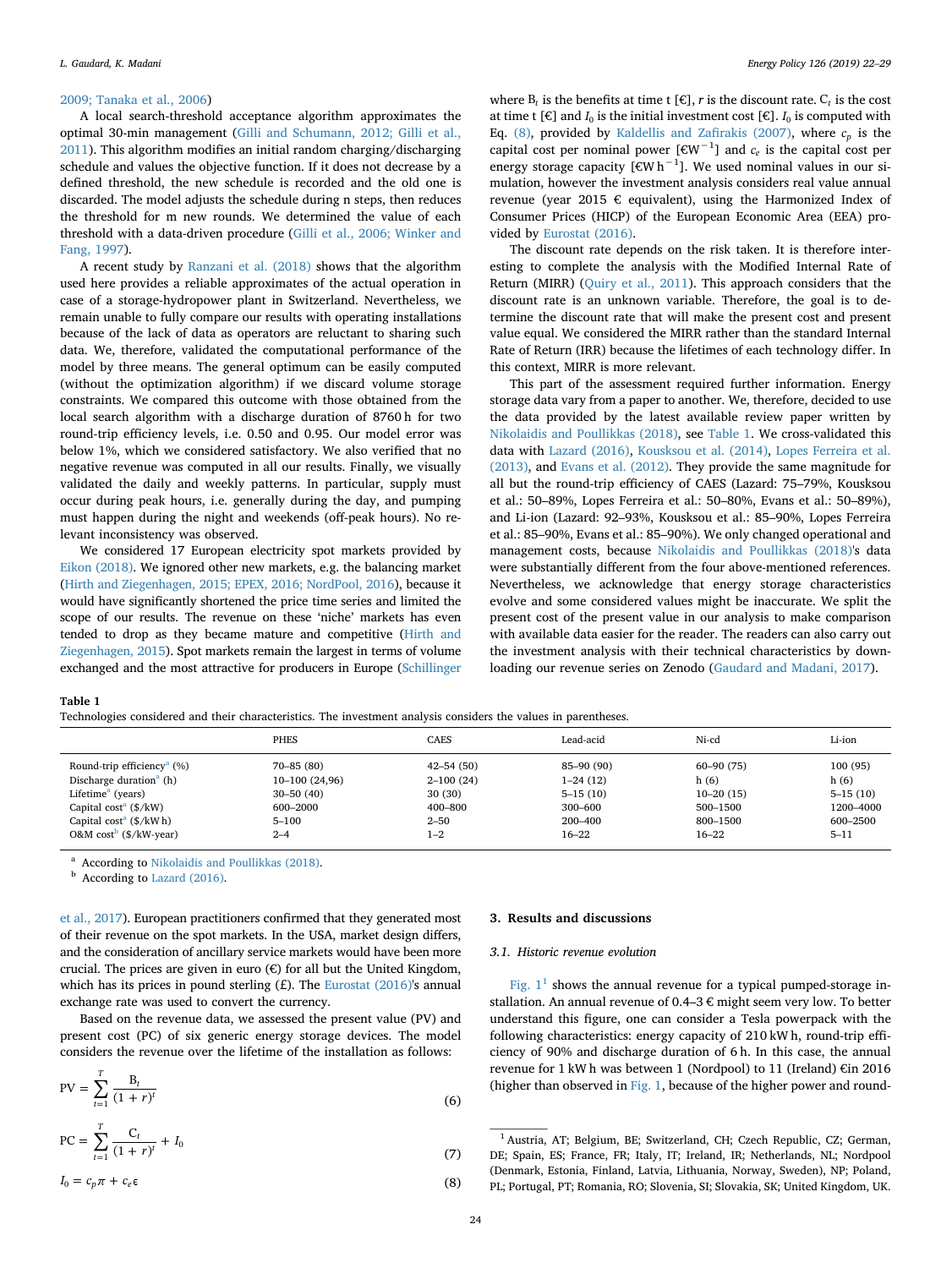<span id="page-3-0"></span>

**Fig. 1.** Revenue of a normalized closed-loop PSES in the European Electricity Market from 01-01-2000 to 31-12-2016 (round-trip efficiency =  $0.8$ , discharge duration = 24 h, energy storage =  $1 \text{ kW h}$ ).

trip efficiency). Therefore, the annual revenue for this installation varies between 210 and 2310 €per year. Arbitrage alone cannot justify an investment in the powerpack ( $\approx 80'000$  €, according to [Lambert,](#page-6-28) [2016\)](#page-6-28), but it shows that the magnitude of our results is reasonable.

In the beginning of the century, many European pumped-storage operators expected revenue growth following the introduction of intermittent energy. [Fig. 1](#page-3-0) shows that the opposite happened in most of the European markets. In contrast to electricity suppliers, the decrease in cash flows for storage operators is not associated with the drop in mean prices. The storage device owners' profits mostly depend on seasonality (daily, weekly and annual) and volatility of electricity generation. An installation with an efficiency of 0.8 must sell electricity at 1.25 times the charging price, otherwise it loses money. So, the profits mostly rely on the relative spread between prices rather than the mean price.

[Fig. 2](#page-3-1) shows the peak and off-peak prices in Germany in 2003, 2008 and 2016. We define 'peak' as the 84 highest hourly prices of the week and 'off-peak' as the remaining 84 cheapest hours. The revenue in 2003 (see [Fig. 1](#page-3-0)) was higher than in 2016 despite the mean prices were similar, i.e., 29.4 and 28.9 €MW h−1 respectively. The revenue also shored in 2008, when the spread between prices peaked.

Various studies investigated the impact of specific drivers of electricity prices [\(IEA, 2016; Genoese et al., 2015; PPC, 2014; Gaudard](#page-6-29) [et al., 2014; Cochran et al., 2013](#page-6-29)). Based on their results, the rest of this section explains and discusses the trend observed in [Figs. 1](#page-3-0) and [2](#page-3-1). We also identified some specific events, which support our analysis, in the 2008–2017 'Quarterly Reports on European Electricity Markets'

<span id="page-3-1"></span>

**Fig. 2.** Weekly mean peak and off-peak prices in Germany in 2003, 2008 and 2016 throughout the calendar year (source: [EEX, 2017](#page-6-40)).

(QREEM) provided by the European Commission ([Market Observatory](#page-6-30) [for Energy, 2008–2017\)](#page-6-30).

The high penetration of new renewable energies may increase the volatility of supply because of their intermittency. In some extreme cases, negative prices were observed, which is a bonanza for energy storage. The operators are paid to charge their battery. These events occurred when renewable energies generated a large amount of electricity. Renewable operators kept supplying because they earned income with the Feed-In-Tariff schemes. In contrast, it was cheaper to pay for consumption rather than stopping the inflexible base-load technologies, such as nuclear power plants. In January 2012, intensive wind energy generation, inflexible load and warm winter caused frequent negative prices [\(Market Observatory for Energy, 2012a](#page-6-31)). The energy storage revenue should have increased with the growing share of intermittent energy, but these events were still occasional and too short to compensate for other drivers. In 2010, the European Commission even noticed that intermittent energy deployment might not boost volatility ([Market Observatory for Energy, 2010a](#page-6-32)).

Renewable energies themselves tend to reduce the gap between peak and off-peak prices, significantly affecting the energy storage revenue. In 2012, the peak price already felt below the baseload price because photovoltaic energy is generated during day hours when the consumption is high ([Market Observatory for Energy, 2012b\)](#page-6-33). The spread narrows, because conventional thermal power may stop generating during peak hours, as observed in 2014 ([Market Observatory for](#page-6-31) [Energy, 2012a](#page-6-31)).

The supply curve also relies on conventional technologies. The price of fuel and carbon emission allowance impact the mean price and the spread. As commodity markets are volatile, trends are hard to be identified. In 2012, coal power plants benefited from low resource and carbon prices ([Market Observatory for Energy, 2012a\)](#page-6-31), while in 2016, the coal price soared, boosting the competitiveness of and the electricity generation from natural gas plants [\(Market Observatory for](#page-6-34) [Energy, 2016](#page-6-34)) However, one can expect that a high carbon price will tend to intensify the competition between the carbon-intensive coal and gas turbines, which must lead to a smaller spread.

Prices and volatility also soar when hydropower or nuclear power is lacking. A lower-than-usual hydropower reservoir level in Greece required higher coal and gas electricity generation, which boosted the peak hour price in 2011 ([Market Observatory for Energy, 2011](#page-6-35)). Nordpool volatility also grew in a dry season at the beginning of 2015 ([Market Observatory for Energy, 2015](#page-6-36)).

Energy demand also affects the spread [\(Madani et al., 2014; Guégan](#page-6-37) [et al., 2012\)](#page-6-37). Weather temperatures impact household consumption. During cold winter and hot summer, the price tends to peak. In July 2010, the Italian spread price rose to 12  $\epsilon$  per MW h because of a heat wave, and then drop to 7.1  $\epsilon$  per MW h [\(Market Observatory for Energy,](#page-6-38) [2010c](#page-6-38)). However, temperatures explain some inter-annual variability, not a trend, as climate warming occurs on a longer time horizon.

In contrast, economic growth increases industrial consumption. The 2008 financial crisis and European turmoil in 2010 mostly affected the industrial sector, rather than the domestic sector. At the beginning of 2009, cold weather stimulated household demand while industrial consumption diminished [\(Market Observatory for Energy, 2009\)](#page-6-39). Most industries run during the diurnal weekday. Therefore, an economic slowdown mostly shaves peak demands. The economic recession narrowed the price range resulting in energy storage revenue shrinkage.

Surprisingly, the correlation between the economy and electricity consumption was observed in the late 2009, but disappeared while the economy restarted. Various QREEM reports in 2015–2016 highlight that the economic growth no longer boosts the electricity consumption. This is believed to be due to the fact that the economic crisis of 2008 has permanently affected the economic fabric and made the European economy less energy-intensive.

Finally, a significant trend-breaker was the opening of competition and the coupling of markets. Even in the period of economic recession,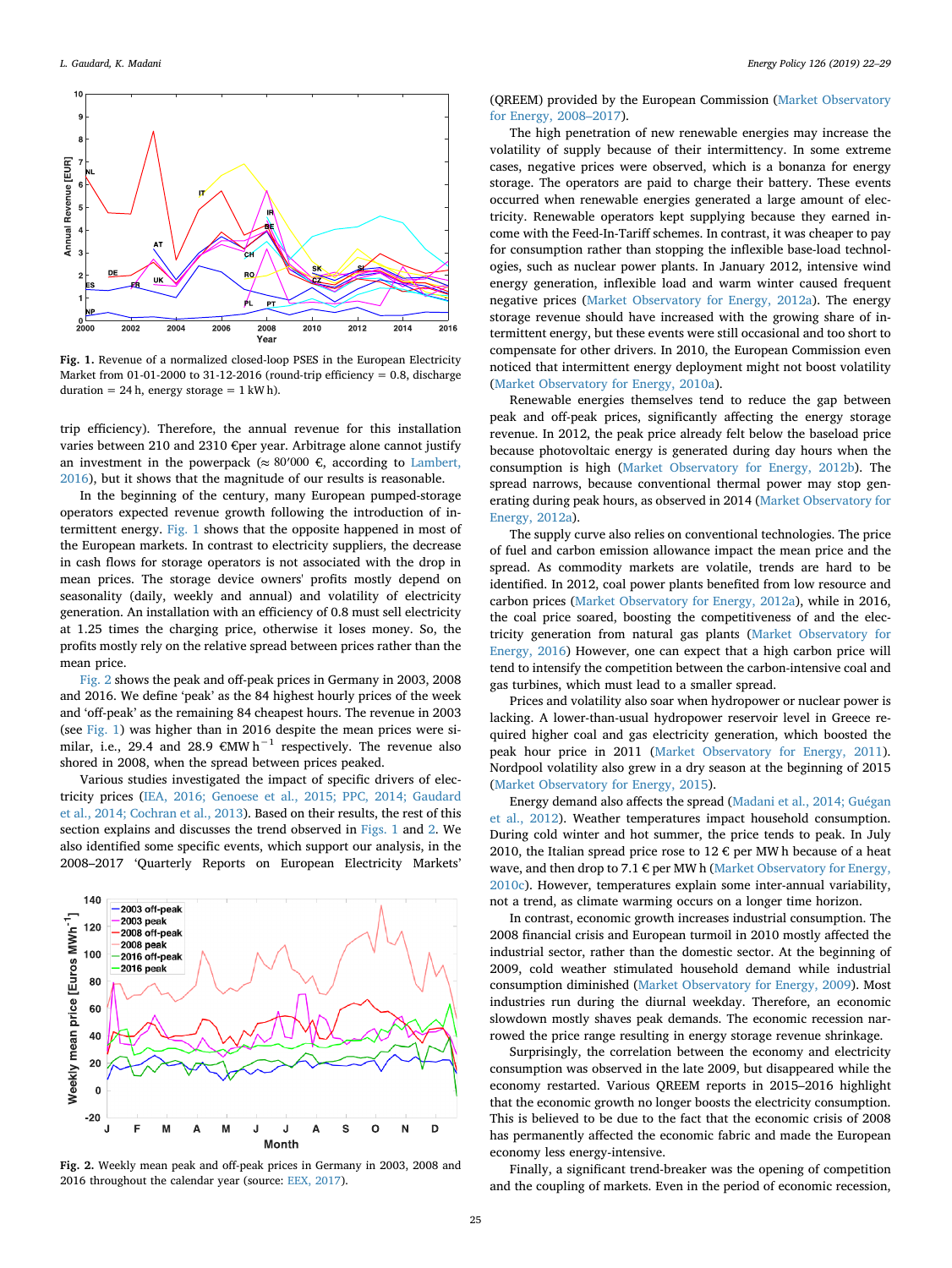liquidity increased, i.e., the share of electricity exchanged in the market grew, resulting in smoothing volatility. The latter further decreased with the coupling of the Central West Europe markets in 2009. The prices in each region became similar most of the time ([Market](#page-6-41) [Observatory for Energy, 2010b\)](#page-6-41). In particular, the occurrence of reverse power flow almost disappeared; the price was no longer lower in the importer country. This market inefficiency may have increased the volatility of prices in the past. In 2014, the coupling was extended to the United Kingdom, Nordpool, and South Western Europe markets.

This coupling went with investments in physical interconnections. The cross-border flow has been growing over the years. Countries with surplus of flexible technology were able to export to neighboring countries [\(Midttun and Piccini, 2017; Ries et al., 2016](#page-6-42)). [Fig. 1](#page-3-0) shows that in addition to the drop in revenue, the variance amongst the markets tends to diminish for all but Nordpool and Ireland. The Scandinavian market benefits from a high share of flexible hydropower, which explains its lower revenue for storage. The latter increased from 2008, because they exported more flexibility thanks to the increasing integration with North-Western Europe. Ireland on the other hand, deployed renewable energy while decreasing its share of flexible gas turbines ([SEAI, 2015\)](#page-7-7). A large share of wind energy has increased price volatility [\(Market Observatory for Energy, 2014\)](#page-6-43). As Ireland's low integration with the Great Britain and continental Europe prevented the country from using international trade to compensate for their lack of flexibility. Although this might not be a conclusive evidence, [Fig. 1](#page-3-0) shows that interconnection competes against storage devices [\(Lamy](#page-6-44) [et al., 2014\)](#page-6-44). By extending the spatial coverage, interconnection also softens the impact of supply intermittency ([Mareda et al., 2017](#page-6-45)). For instance, wind turbines may stop generating in an entire country, but are unlikely to cease across one whole continental region, and this narrows the price spread.

While some trends were discussed in this section, they cannot be fully generalized due to the complex interaction of different drivers. Readers are referred to the 2008–2017 QREEM for further details.

## *3.2. Tradeoff between discharge duration and round-trip efficiency*

[Fig. 3](#page-4-0) provides the mean revenue in the day-ahead European power market for the 2011–2016 period for different round-trip efficiency and discharge duration combinations. We weighted each country according to its share of the electricity generation in Europe, based on BP  $(2015)^2$  $(2015)^2$  $(2015)^2$ . The figure shows the expected increase in revenue from increased round-trip efficiency. For example, for a 6 h discharge duration device, the operator's annual revenue can grow from 1 to 1.5  $\epsilon$  by increasing the round-trip efficiency from 0.50 to 0.58. This kind of comparison can also help with quantifying the value of efficiency increasing innovations.

The figure also shows the growth of expected revenue with increased power capacity, i.e. lower discharge duration. For example, the revenue of a device with 0.8 round-trip efficiency can increase from 1.8 to  $3 \notin \mathbb{R}$  if the discharge duration drops from 20 h to 10 h. This means doubling power capacity. Depending on the cost of power capacity, one can determine if buying more power is profitable for the installation. To sum up, [Fig. 3](#page-4-0) highlights that greater power capacity can compensate for lower efficiency.

## *3.3. Investment*

[Fig. 4](#page-4-2) shows the present value for six standard energy devices, with their characteristics presented in [Table 1](#page-2-1). We only converted dollars into euro (1  $\epsilon$  = 1.15\$). The Nordpool market always represents the lowest present value. This area possesses abundant back-up power

<span id="page-4-0"></span>

**Fig. 3.** Revenue tradeoff between round-trip and discharge duration ( $\epsilon$  for 1 kW h of storage volume) for the European market prices from 2011 to 2016.

<span id="page-4-2"></span>

**Fig. 4.** Present value of future income and present cost of various standard energy storage technologies (for 1 kW h of storage volume), including PSES with two discharge duration (24 and 96 h).

capacity, mainly through hydropower plants. In contrast, all energy storage technologies are the most profitable in Ireland, closely followed by the Netherlands' present value for PSES with a discharge duration of 96 h and CAES.

We present revenue and cost separately. Indeed, the level of uncertainty of revenue is low, because it was computed with market data. On the other side, costs largely fluctuate between countries, projects, and change with innovation. The given numbers in the literature are not always consistent. Separating revenue from cost lets readers use their own cost data to make conclusions if needed.

If the present value is lower than the present cost, the spot market revenue does not justify investments. [Fig. 4](#page-4-2) shows that all technologies are barely profitable within an energy-only market. It becomes only profitable if CAES and PSES 24-h costs are in the lowest range observed in [Table 1](#page-2-1) and in the most profitable markets.

The profitability of PSES decreases with the discharge duration. Thus, utilities are inclined to invest in daily pumped-storage installations, rather than seasonal where this technology benefits from a comparative advantage. PSES maintains a technical advantage for weekly to monthly arbitrage by making long-term water storage possible. It means markets incentivize utilities to invest in PSES projects that are the most vulnerable to introduction of new technologies.

According to our data, CAES is becoming competitive with PSES. While 99% of worldwide storage capacity currently relies on PSES, this situation is likely to change in the near future. The comparative advantage of PSES can become less significant since it is the most mature energy storage technology. The cost of PSES will not decrease drastically whereas with new technologies are expected to become cheaper

<span id="page-4-1"></span><sup>&</sup>lt;sup>2</sup> AT, 2; BE, 3; CH, 2; CZ, 2; DE, 18; ES, 8; FR, 15; IR, 1; IT, 10; NL, 4; NP, 13; PL, 5; PT, 2; RO,2; SI,1; SK,1; UK,11.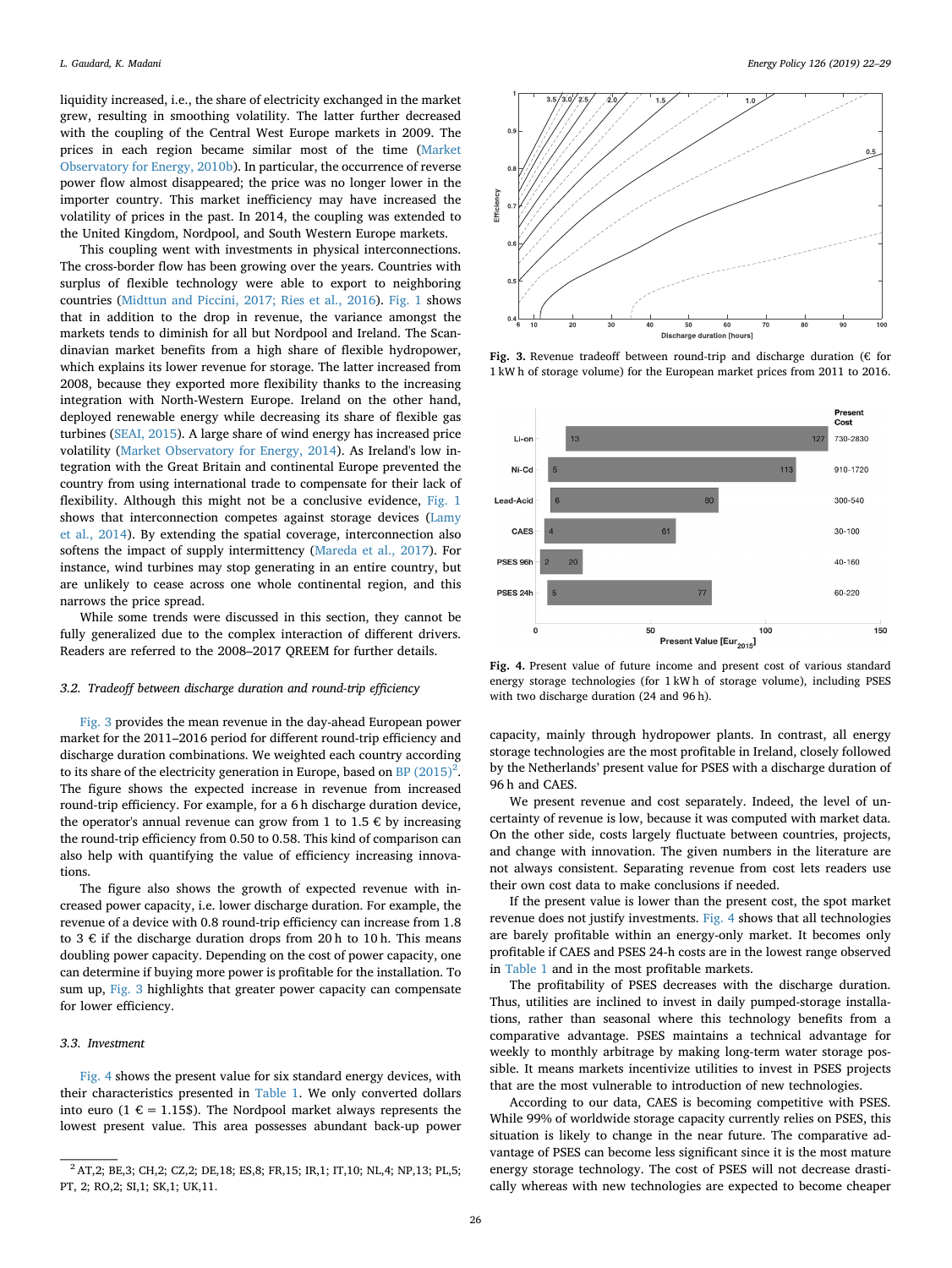by likely innovations. On the other hand, most PSES installations can take advantage of natural runoffs. This can represent a great advantage not reflected in our results.

A discount rate of 5%, considered here, might be lower than the rate applied in the sector [\(IEA et al., 2015](#page-6-47)). This rate could be relevant for PSES, but investing in a new technology means taking a higher risk. Thus, the investment analysis should consider a higher discount rate for CAES. This is why we also computed the MIRR (in parentheses) for the six generic installations: PSES 24 h (− 4.3 to 6.0%), PSES 96 h (− 5.9 to 3.6%), CAES (− 3.1 to 7.1%), Lead-acid (− 5.9 to 1.7%), Ni-Cd  $(-8.9 \text{ to } -0.2\%)$ , and Li-on  $(-8.1 \text{ to } 0.7\%)$ . The numbers for CAES are comparable to, and even better than PSES. The increased risk associated with investing in this technology may explain why it has not observed greater deployment.

## *3.4. Limitations*

By making certain assumptions, this paper provided a computationally cost-effective approach to analyze 17 European electricity markets. These simplifications that result in uncertainty that must be acknowledged when interpreting the results.

As confirmed by practitioners, arbitrage has remained as the primary source of revenue for the European energy storage operators to date. The European electricity markets grant considerable importance to the energy-only market, in contrast to the US market design. Our results provide a reliable first approximation, but do not consider all sources of revenue. We disregarded balancing and ancillary markets, because they concern a small volume of energy or power, attributed through auctions. Most past models of these markets have assumed perfect foresight, where the operator wins every profitable bid. This tends to overestimate the actual revenue and adds other uncertainties. To sum up, our results show that energy-only markets do not reward the full value brought by energy storage to the electric system, thus jeopardizing investments in storage installations.

Balancing and ancillary service markets are relatively recent in contrast to the day-ahead market. So, focusing on the energy-only market let us enlarge the time and spatial spans of the analysis. For example, German intraday market data is available since 2012, as opposed to 2001 used in our analysis. By limiting the analysis to spot markets, we could cover 23 countries over a period of up to 16 years without the need to develop models that are very specific to each market. This helped us develop a long-term continent-wide perspective. Nevertheless, there is a need and value for market-specific investigations in the future.

We also limited the analysis to an ex-post perspective, relying on a single scenario, i.e., the same pattern as the historical one, for the investment analysis. This helped us avoiding uncertain projections in the face of the evolving market design and energy policies evolve ([Newbery, 2016\)](#page-6-48), changing demands and prices ([Madani et al., 2014](#page-6-37)), as well as volatility projections, that are relevant for storage technologies. While historical patterns are not expected to hold into the future, our analysis helps with better understanding the studied markets.

Additionally, we assumed generic energy-storage devices, represented by only three parameters, i.e., efficiency, discharge duration and volume of storage. As discussed in [Section 2.1](#page-1-0), other characteristics have a limited impact in the context of an arbitrage only model and their integrating could complicate the interpretation of outcomes. The calculated annual revenues can be used as the base approximation of the incomes in future in-depth studies.

Finally, this paper only considered the economic aspects. Nevertheless, energy design and operation decisions must also consider other factors such as safety, environmental risks, and social acceptance. Consideration of such aspects can decrease or increase the desirability of an economically attractive energy option ([Hadian and Madani,](#page-6-49) [2015\)](#page-6-49). Future studies can include additional factors to provide a more holistic evaluation of technology options to prevent unintended and secondary consequences [\(Haghighi et al., 2018\)](#page-6-50).

## **4. Conclusion and policy implications**

This paper provided an overview of the current economic situation of storage technologies in Europe by looking at their revenue and profitability. It also shares a dataset of annual revenue of the storage device on 17 electricity markets that can be used to assess the revenue tradeoff between round-trip efficiency and discharge time. This helps comparing various storage devices or estimating the economic value of innovations aimed at improving efficiency.

The study results suggest that the revenue for storage technologies has dropped in most European markets. This justifies the lack of incentive to develop capacity in an energy-only market [\(Joskow, 2006](#page-6-51)). Our simulations can contribute to addressing this market failure ([Cramton et al., 2013\)](#page-6-52), as it quantifies the gap in income that hinders investment in six generic energy installations.

Our results show that the position of pumped-storage energy storage (PSES) has been jeopardized. The existing installations are unprofitable in the current market and PSES's comparative advantages could vanish in the near future, as some alternative storage technologies (e.g. compressed air) are emerging and benefitting from innovation. PSES's monopolistic position in terms of bulk energy storage is expected to cease, particularly given that current markets are deterring investment in seasonal storage services where PSES has a technical advantage. The modified internal rate of return (MIRR) highlighted which policy measures could spur investment in new energy storage technologies. New and revised policies are required to reduce the risks associated with CAES, e.g. offering guarantees and insurances. The MIRR of this new technology is comparable to PSES. Therefore, subsidies may not be justified, contrary to the other energy storage technologies, which have low to negative MIRR.

The historical revenue of energy storage devices in Europe tended to converge in time. This highlights that interconnection may represent a threat to storage and cause challenges for the regulator which sounds counterintuitive. Due to electricity transport being a natural monopoly, the transport system operator's strategy could conflict with the interests of the utilities. The lack of flexibility may promote further investment into interconnection, while deterring private companies from investing in storage capacity. This issue has not been highlighted to date, and further research should be conducted in order to investigate this specific issue.

As a primary state review study, this paper underlined the current issues rather than making projections and simulations to identify solutions. The fact that renewable energy tends to reduce the price spread should be addressed in the future. Beyond a large share of intermittent energy, one may expect volatility to increase, thus enhancing the profitability of energy storage. However, this issue requires further investigation. Revising the market design could represent part of the solutions, as investigated by others. Our paper highlights the value of such investigations.

## **Acknowledgements**

The research is part of the cluster project 'The Future of Swiss Hydropower: An Integrated Economic Assessment of Chances, Threats and Solutions' (HP Future) that is undertaken within the frame of the National Research Programme 70 'Energy Turnaround' [\(www.nrp70.](http://www.nrp70.ch) [ch\)](http://www.nrp70.ch). We thank the Swiss National Science Foundation for funding this research throughout the project "HP Investment" (No. 153761). It was conducted in the framework of the SCCER-CREST [\(http://www.sccer](http://www.sccer-crest.ch)[crest.ch\)](http://www.sccer-crest.ch) and SCCER-SoE (<http://www.sccer-soe.ch>). The authors thank Thomson Reuters for giving permission to publicly publish the dataset. Fruitful discussions with Dr. Franco Romerio are acknowledged. We also thank the reviewers, who contributed to improving our paper.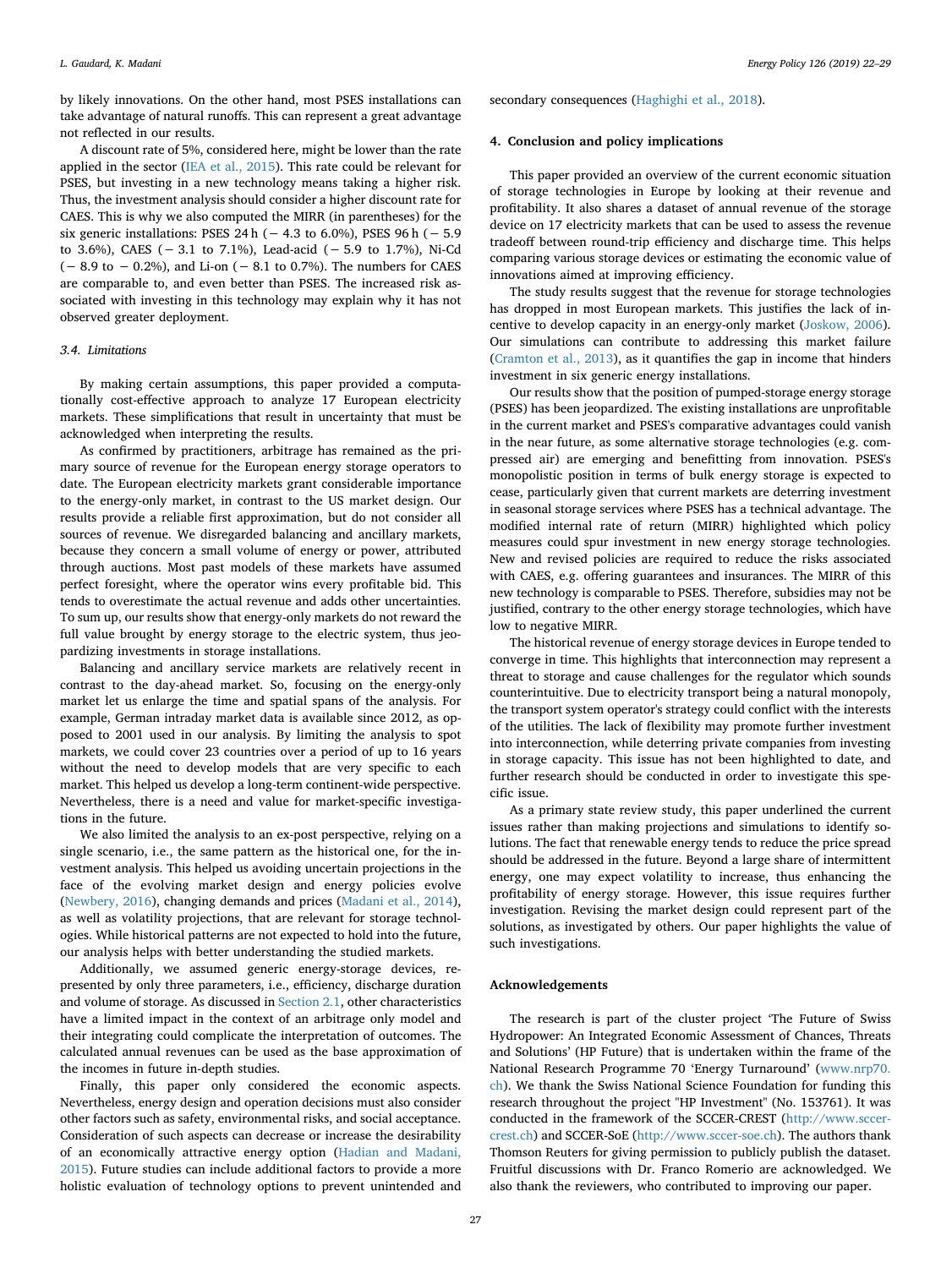#### **References**

- <span id="page-6-4"></span>Anagnostopoulos, J.S., Papantonis, D.E., 2012. Study of pumped storage schemes to support high RES penetration in the electric power system of Greece. Energy, vol. 45(1), pp. 416–423. In: Proceedings of the 24th International Conference on Efficiency, Cost, Optimization, Simulation and Environmental Impact of Energy, ECOS 2011. 〈[http://www.sciencedirect.com/science/article/pii/](http://www.sciencedirect.com/science/article/pii/S0360544212001260) [S0360544212001260](http://www.sciencedirect.com/science/article/pii/S0360544212001260)〉.
- <span id="page-6-46"></span>BP, 2015. Statistical review – data workbook. [〈http://www.bp.com/en/global/](http://www.bp.com/en/global/corporate/energy-economics/statistical-review-of-world-energy.html) [corporate/energy-economics/statistical-review-of-world-energy.html](http://www.bp.com/en/global/corporate/energy-economics/statistical-review-of-world-energy.html)〉, (site accessed 7 April 2016).
- <span id="page-6-29"></span>Cochran, J., Miller, M., Milligan, M., Ela, E., Arent, D., Bloom, A., Futch, M., Kiviluoma, J., Holtinnen, H., Orths, A., Gomez-Lazaro, E., Martin-Martinez, S., Kukoda, S., Garcia, G., Mikkelsen, K.M., Yongqiang, Z., Sandholt, K., 2013. Market Evolution: Wholesale Electricity Market Design for 21st Century Power Systems. NREL Report. (site accessed 18 March 2016). [〈http://www.nrel.gov/docs/fy14osti/57477.pdf〉.](http://www.nrel.gov/docs/fy14osti/57477.pdf)
- <span id="page-6-6"></span>[Connolly, D., Lund, H., Finn, P., Mathiesen, B.V., Leahy, M., 2011. Practical operation](http://refhub.elsevier.com/S0301-4215(18)30726-2/sbref2) [strategies for pumped hydroelectric energy storage \(PHES\) utilising electricity price](http://refhub.elsevier.com/S0301-4215(18)30726-2/sbref2) [arbitrage. Energy Policy 39 \(7, SI\), 4189–4196](http://refhub.elsevier.com/S0301-4215(18)30726-2/sbref2).
- <span id="page-6-3"></span>[Connolly, D., Lund, H., Mathiesen, B.V., Pican, E., Leahy, M., 2012. The technical and](http://refhub.elsevier.com/S0301-4215(18)30726-2/sbref3) [economic implications of integrating fluctuating renewable energy using energy](http://refhub.elsevier.com/S0301-4215(18)30726-2/sbref3) [storage. Renew. Energy 43, 47–60](http://refhub.elsevier.com/S0301-4215(18)30726-2/sbref3).
- <span id="page-6-52"></span>[Cramton, P., Ockenfels, A., Stoft, S., 2013. Capacity market fundamentals. Econ. Energy](http://refhub.elsevier.com/S0301-4215(18)30726-2/sbref4) [Environ. Policy 2 \(2\), 27–46.](http://refhub.elsevier.com/S0301-4215(18)30726-2/sbref4)
- [Dunn, B., Kamath, H., Tarascon, J.-M., 2011. Electrical energy storage for the grid: a](http://refhub.elsevier.com/S0301-4215(18)30726-2/sbref5) [battery of choices. Science 334 \(6058\), 928–935.](http://refhub.elsevier.com/S0301-4215(18)30726-2/sbref5)
- <span id="page-6-40"></span>EEX, 2017. Power spot prices.  $\langle$ <http://www.eex.com> $\rangle$ , (site accessed 15 January 2017). EPEX, 2016. European Power Exchange. 〈[http://www.epexspot.com/document/26145/](http://www.epexspot.com/document/26145/EPEX%20SPOT_Trading%20Brochure.pdf)

<span id="page-6-12"></span>[EPEX%20SPOT\\_Trading%20Brochure.pdf](http://www.epexspot.com/document/26145/EPEX%20SPOT_Trading%20Brochure.pdf)〉, (site accessed 18 February 2016). ESA, 2016. Energy Storage Association. [〈http://energystorage.org/energy-storage/](http://energystorage.org/energy-storage/glossary)

[glossary](http://energystorage.org/energy-storage/glossary)〉, (site accessed 2 February 2016).

<span id="page-6-21"></span>Eurostat, 2016. [〈ec.europa.eu/eurostat](http://www.ec.europa.eu/eurostat)〉, (site accessed 14 March 2016).

- <span id="page-6-27"></span>[Evans, A., Strezov, V., Evans, T.J., 2012. Assessment of utility energy storage options for](http://refhub.elsevier.com/S0301-4215(18)30726-2/sbref6) [increased renewable energy penetration. Renew. Sustain. Energy Rev. 16,](http://refhub.elsevier.com/S0301-4215(18)30726-2/sbref6) [4141–4147](http://refhub.elsevier.com/S0301-4215(18)30726-2/sbref6).
- <span id="page-6-17"></span>[Francois, B., Hingray, B., Creutin, J.D., Hendrickx, F., 2015. Estimating water system](http://refhub.elsevier.com/S0301-4215(18)30726-2/sbref7) [performance under climate change: influence of the management strategy modeling.](http://refhub.elsevier.com/S0301-4215(18)30726-2/sbref7) [Water Resour. Manag. 29 \(13\), 4903–4918.](http://refhub.elsevier.com/S0301-4215(18)30726-2/sbref7)
- [Gaudard, L., 2015. Pumped-storage project: a short to long term investment analysis](http://refhub.elsevier.com/S0301-4215(18)30726-2/sbref8) [including climate change. Renew. Sustain. Energy Rev. 49, 91–99](http://refhub.elsevier.com/S0301-4215(18)30726-2/sbref8).
- <span id="page-6-16"></span>[Gaudard, L., Gilli, M., Romerio, F., 2013. Climate change impacts on hydropower man](http://refhub.elsevier.com/S0301-4215(18)30726-2/sbref9)[agement. Water Resour. Manag. 27, 5143–5156.](http://refhub.elsevier.com/S0301-4215(18)30726-2/sbref9)
- <span id="page-6-11"></span>Gaudard, L., Madani, K., 2017. Historical annual revenue of energy storage on European electricity markets. Dataset (site accessed on August 30, 2017).  $\langle\text{https://doi.org/10.}$ [5281/zenodo.569483〉.](https://doi.org/10.5281/zenodo.569483)
- [Gaudard, L., Romerio, F., Dalla Valle, F., Gorret, R., Maran, S., Ravazzani, G., Stoffel, M.,](http://refhub.elsevier.com/S0301-4215(18)30726-2/sbref11) [Volonterio, M., 2014. Climate Change impacts on hydropower in the Swiss and](http://refhub.elsevier.com/S0301-4215(18)30726-2/sbref11) [Italian Alps. Sci. Total Environ. 493, 1211–1221.](http://refhub.elsevier.com/S0301-4215(18)30726-2/sbref11)
- Genoese, F., Egenhofer, C., Hogan, M., Redl, C., Steigenberger, M., Graichen, P., Weale, G., 2015. The future of the european power market. Intereconomics 50 (4), 176–197. [〈http://dx.doi.org/10.1007/s10272-015-0541-3〉](http://dx.doi.org/10.1007/s10272-015-0541-3).
- <span id="page-6-19"></span>[Gilli, M., Këllezi, M., Hysi, H., 2006. A data-driven optimization heuristic for downside](http://refhub.elsevier.com/S0301-4215(18)30726-2/sbref13) [risk minimization. J. Risk 8 \(3\), 1–18.](http://refhub.elsevier.com/S0301-4215(18)30726-2/sbref13)

[Gilli, M., Maringer, D., Schumann, E., 2011. Numerical Methods and Optimization in](http://refhub.elsevier.com/S0301-4215(18)30726-2/sbref14) [Finance. Elsevier, Oxford, UK.](http://refhub.elsevier.com/S0301-4215(18)30726-2/sbref14)

- <span id="page-6-18"></span>[Gilli, M., Schumann, E., 2012. Heuristic optimisation in financial modelling. Ann. Oper.](http://refhub.elsevier.com/S0301-4215(18)30726-2/sbref15) [Res. 193 \(1\), 129–158](http://refhub.elsevier.com/S0301-4215(18)30726-2/sbref15).
- <span id="page-6-2"></span>Gomes, I., Pousinho, H., Melicio, R., Mendes, V., 2017. Stochastic coordination of joint wind and photovoltaic systems with energy storage in day-ahead market. Energy 124, 310–320. [〈http://www.sciencedirect.com/science/article/pii/](http://www.sciencedirect.com/science/article/pii/S0360544217302542) [S0360544217302542〉](http://www.sciencedirect.com/science/article/pii/S0360544217302542).

[Guégan, M., Uvo, C.B., Madani, K., 2012. Developing a module for estimating climate](http://refhub.elsevier.com/S0301-4215(18)30726-2/sbref17) [warming effects on hydropower pricing in California. Energy Policy 42, 261–271](http://refhub.elsevier.com/S0301-4215(18)30726-2/sbref17).

- <span id="page-6-13"></span>Guittet, M., Capezzali, M., Gaudard, L., Romerio, F., Vuille, F., Avellan, F., 2016. Study of the drivers and asset management of pumped-storage power plants historical and geographical perspective. Energy 111, 560–579. [〈http://www.sciencedirect.com/](http://www.sciencedirect.com/science/article/pii/S0360544216304583) [science/article/pii/S0360544216304583〉](http://www.sciencedirect.com/science/article/pii/S0360544216304583).
- <span id="page-6-49"></span>[Hadian, S., Madani, K., 2015. A system of systems approach to energy sustainability as](http://refhub.elsevier.com/S0301-4215(18)30726-2/sbref19)[sessment: are all renewables really green? Ecol. Indic. 52, 194–206](http://refhub.elsevier.com/S0301-4215(18)30726-2/sbref19).

<span id="page-6-50"></span>[Haghighi, E., Madani, K., Hoekstra, A., 2018. The water footprint of water conservation](http://refhub.elsevier.com/S0301-4215(18)30726-2/sbref20) [with shade balls in california. Nat. Sustain. 1, 358–360.](http://refhub.elsevier.com/S0301-4215(18)30726-2/sbref20)

<span id="page-6-20"></span>Hirth, L., Ziegenhagen, I., 2015. Balancing power and variable renewables: three links. Renew. Sustain. Energy Rev. 50, 1035–1051. [〈http://www.sciencedirect.com/](http://www.sciencedirect.com/science/article/pii/S1364032115004530) [science/article/pii/S1364032115004530〉](http://www.sciencedirect.com/science/article/pii/S1364032115004530).

<span id="page-6-1"></span>[IEA, 2008. Empowering Variable Renewables: Options for Flexible Electricity Systems.](http://refhub.elsevier.com/S0301-4215(18)30726-2/sbref22) [International Energy Agency, Paris.](http://refhub.elsevier.com/S0301-4215(18)30726-2/sbref22)

- <span id="page-6-7"></span>[IEA, 2014. Technology Roadmap: Energy Storage. International Energy Agency, Paris](http://refhub.elsevier.com/S0301-4215(18)30726-2/sbref23). [IEA, 2016. Re-powering Markets: Market Design and Regulation During the Transition to](http://refhub.elsevier.com/S0301-4215(18)30726-2/sbref24) [Low-carbon Power Systems. International Energy Agency, Paris](http://refhub.elsevier.com/S0301-4215(18)30726-2/sbref24).
- <span id="page-6-47"></span>IEA, NEA and OECD, Projected costs of generating electricity, 2015, International Energy Agency, Nuclear Energy Agency and Organisation for Economic Co-operation and Development; Paris.
- <span id="page-6-5"></span>Iliadis, N., Gnansounou, E., 2016. Development of the methodology for the evaluation of a hydro-pumped storage power plant: Swiss case study. Energy Strategy Rev. 9, 8–17. [〈http://www.sciencedirect.com/science/article/pii/S2211467X15000425〉.](http://www.sciencedirect.com/science/article/pii/S2211467X15000425)
- <span id="page-6-51"></span>Joskow, P., 2006. Competitive Electricity Markets and Investments in New Generating Capacity (06-009WP). MIT Center for Energy and Environmental Policy Research (site accessed on November 9, 2018). [http://economics.mit.edu/files/1190.](http://economics.mit.edu/files/1190)
- <span id="page-6-22"></span>[Kaldellis, J.K., Zafirakis, D., 2007. Optimum energy storage techniques for the im](http://refhub.elsevier.com/S0301-4215(18)30726-2/sbref27)[provement of renewable energy sources-based electricity generation economic effi](http://refhub.elsevier.com/S0301-4215(18)30726-2/sbref27)[ciency. Energy 32 \(12\), 2295–2305](http://refhub.elsevier.com/S0301-4215(18)30726-2/sbref27).
- <span id="page-6-10"></span>Kazempour, S.J., Moghaddam, M.P., Haghifam, M., Yousefi, G., 2009. Electric energy storage systems in a market-based economy: comparison of emerging and traditional technologies. Renew. Energy 34 (12), 2630-2639. <http://www.sciencedirect.com/ [science/article/pii/S0960148109001906〉](http://www.sciencedirect.com/science/article/pii/S0960148109001906).
- Khalilpour, R., Vassallo, A., 2016. Planning and operation scheduling of pv-battery systems: a novel methodology. Renew. Sustain. Energy Rev. 53, 194–208. [〈http://www.](http://www.sciencedirect.com/science/article/pii/S1364032115008606) [sciencedirect.com/science/article/pii/S1364032115008606〉.](http://www.sciencedirect.com/science/article/pii/S1364032115008606)
- <span id="page-6-14"></span>[Kim, Y.-M., Lee, J.-H., Kim, S.-J., Favrat, D., 2012. Potential and evolution of compressed](http://refhub.elsevier.com/S0301-4215(18)30726-2/sbref30) [air energy storage: energy and exergy analyses. Entropy 14 \(8\), 1501–1521.](http://refhub.elsevier.com/S0301-4215(18)30726-2/sbref30)
- <span id="page-6-25"></span>Kousksou, T., Bruel, P., Jamil, A., El Rhafiki, T., Zeraouli, Y., 2014. Energy storage: applications and challenges. Sol. Energy Mater. Sol. Cells 120 (Part A), 59–80. [〈http://](http://www.sciencedirect.com/science/article/pii/S0927024813004145) [www.sciencedirect.com/science/article/pii/S0927024813004145〉.](http://www.sciencedirect.com/science/article/pii/S0927024813004145)
- <span id="page-6-28"></span>Lambert, F., 2016. Tesla slashes price of the powerpack system by another 10% with new generation. 〈<https://electrek.co/2016/11/14/tesla-powerpack-2-price>〉, (site accessed on July 01, 2018).
- <span id="page-6-44"></span>Lamy, J., Azevedo, I., Jaramillo, P., 2014. The role of energy storage in accessing remote wind resources in the midwest. Energy Policy 68, 123–131. <http://www. [sciencedirect.com/science/article/pii/S0301421514000135〉.](http://www.sciencedirect.com/science/article/pii/S0301421514000135)
- <span id="page-6-24"></span>Lazard, 2016. Lazard's levelized cost of storage – version 2.0. [〈http://www.lazard.com〉](http://www.lazard.com), (site accessed on 15 January 2017).
- <span id="page-6-9"></span>Loisel, R., 2012. Power system flexibility with electricity storage technologies: a technical-economic assessment of a large-scale storage facility. Int. J. Electr. Power Energy Syst. 42 (1), 542–552. [〈http://www.sciencedirect.com/science/article/pii/](http://www.sciencedirect.com/science/article/pii/S014206151200186X) [S014206151200186X〉.](http://www.sciencedirect.com/science/article/pii/S014206151200186X)

<span id="page-6-26"></span>[Lopes Ferreira, H., Garde, R., Fulli, G., Kling, W., Pecas Lopes, J., 2013. Characterisation](http://refhub.elsevier.com/S0301-4215(18)30726-2/sbref34) [of electrical energy storage technologies. Energy 53, 288–298.](http://refhub.elsevier.com/S0301-4215(18)30726-2/sbref34)

- <span id="page-6-8"></span>Lund, H., Salgi, G., 2009. The role of compressed air energy storage (CAES) in future sustainable energy systems. Energy Convers. Manag. 50 (5), 1172–1179. [〈http://](http://www.sciencedirect.com/science/article/pii/S0196890409000429) [www.sciencedirect.com/science/article/pii/S0196890409000429〉.](http://www.sciencedirect.com/science/article/pii/S0196890409000429)
- <span id="page-6-37"></span>[Madani, K., Guégan, M., Uvo, C.B., 2014. Climate Change impacts on high-elevation](http://refhub.elsevier.com/S0301-4215(18)30726-2/sbref36) [hydroelectricity in California. J. Hydrol. 510, 153–163.](http://refhub.elsevier.com/S0301-4215(18)30726-2/sbref36)
- [Madani, K., Lund, J.R., 2009. Modeling California's high-elevation hydropower systems in](http://refhub.elsevier.com/S0301-4215(18)30726-2/sbref37) [energy units. Water Resour. Res. 45 \(W09413\).](http://refhub.elsevier.com/S0301-4215(18)30726-2/sbref37)
- [Madani, K., Lund, J.R., 2010. Estimated impacts of climate warming on California's high](http://refhub.elsevier.com/S0301-4215(18)30726-2/sbref38)[elevation hydropower. Clim. Change 102 \(3–4\), 521–538.](http://refhub.elsevier.com/S0301-4215(18)30726-2/sbref38)
- <span id="page-6-15"></span>[Mahlia, T.M.I., Saktisandan, T.J., Jannifar, A., Hasan, M.H., Matseelar, H.S.C., 2014. A](http://refhub.elsevier.com/S0301-4215(18)30726-2/sbref39) [review of available methods and development on energy storage; technology update.](http://refhub.elsevier.com/S0301-4215(18)30726-2/sbref39) [Renew. Sustain. Energy Rev. 33 \(May\), 532–545](http://refhub.elsevier.com/S0301-4215(18)30726-2/sbref39).
- <span id="page-6-45"></span>[Mareda, T., Gaudard, L., Romerio, F., 2017. A parametric genetic algorithm approach to](http://refhub.elsevier.com/S0301-4215(18)30726-2/sbref40) [assess complementary options of large scale wind-solar coupling. IEEE/CAA J.](http://refhub.elsevier.com/S0301-4215(18)30726-2/sbref40) [Autom. Sin. 4 \(2\), 260–272.](http://refhub.elsevier.com/S0301-4215(18)30726-2/sbref40)
- <span id="page-6-30"></span>[Market Observatory for Energy, 2008;;2017. Quarterly Reports on European Electricity](http://refhub.elsevier.com/S0301-4215(18)30726-2/sbref41) [Markets. European Commission, Brussel, Belgium](http://refhub.elsevier.com/S0301-4215(18)30726-2/sbref41).
- <span id="page-6-39"></span>[Market Observatory for Energy, 2009. Quarterly Reports on European Electricity Markets,](http://refhub.elsevier.com/S0301-4215(18)30726-2/sbref42) [2\(1\), First Quarter 2009. European Commission, Brussel, Belgium.](http://refhub.elsevier.com/S0301-4215(18)30726-2/sbref42)
- <span id="page-6-32"></span>[Market Observatory for Energy, 2010a. Quarterly Reports on European Electricity](http://refhub.elsevier.com/S0301-4215(18)30726-2/sbref43) [Markets, 3\(1\), January 2010–March 2010. European Commission, Brussel, Belgium.](http://refhub.elsevier.com/S0301-4215(18)30726-2/sbref43)
- <span id="page-6-41"></span>[Market Observatory for Energy, 2010b. Quarterly Reports on European Electricity](http://refhub.elsevier.com/S0301-4215(18)30726-2/sbref44) [Markets, 3\(3\), Third Quarter 2010. European Commission, Brussel, Belgium](http://refhub.elsevier.com/S0301-4215(18)30726-2/sbref44).
- <span id="page-6-38"></span>[Market Observatory for Energy, 2010c. Quarterly Reports on European Electricity](http://refhub.elsevier.com/S0301-4215(18)30726-2/sbref45) [Markets, 3\(4\), Fourth Quarter 2010. European Commission, Brussel, Belgium.](http://refhub.elsevier.com/S0301-4215(18)30726-2/sbref45)
- <span id="page-6-35"></span>[Market Observatory for Energy, 2011. Quarterly Reports on European Electricity Markets,](http://refhub.elsevier.com/S0301-4215(18)30726-2/sbref46) [4\(4\), Fourth Quarter 2011. European Commission, Brussel, Belgium](http://refhub.elsevier.com/S0301-4215(18)30726-2/sbref46).
- <span id="page-6-31"></span>[Market Observatory for Energy,, 2012a. Quarterly Reports on European Electricity](http://refhub.elsevier.com/S0301-4215(18)30726-2/sbref47) [Markets, 5\(1\), January 2012–March 2012. European Commission, Brussel, Belgium.](http://refhub.elsevier.com/S0301-4215(18)30726-2/sbref47)
- <span id="page-6-33"></span>[Market Observatory for Energy, 2012b. Quarterly Reports on European Electricity](http://refhub.elsevier.com/S0301-4215(18)30726-2/sbref48) [Markets, 5\(3–4\), Third and Fourth Quarter 2012. European Commission, Brussel,](http://refhub.elsevier.com/S0301-4215(18)30726-2/sbref48) [Belgium.](http://refhub.elsevier.com/S0301-4215(18)30726-2/sbref48)
- <span id="page-6-43"></span>[Market Observatory for Energy, 2014. Quarterly Reports on European Electricity Markets,](http://refhub.elsevier.com/S0301-4215(18)30726-2/sbref49) [7\(1\), First Quarter 2014. European Commission, Brussel, Belgium.](http://refhub.elsevier.com/S0301-4215(18)30726-2/sbref49)
- <span id="page-6-36"></span>[Market Observatory for Energy, 2015. Quarterly Reports on European Electricity Markets,](http://refhub.elsevier.com/S0301-4215(18)30726-2/sbref50) [8\(1\), First Quarter 2015. European Commission, Brussel, Belgium.](http://refhub.elsevier.com/S0301-4215(18)30726-2/sbref50)

<span id="page-6-34"></span>[Market Observatory for Energy, 2016. Quarterly Reports on European Electricity Markets,](http://refhub.elsevier.com/S0301-4215(18)30726-2/sbref51) [9\(4\), Fourth Quarter 2016. European Commission, Brussel, Belgium](http://refhub.elsevier.com/S0301-4215(18)30726-2/sbref51).

- <span id="page-6-42"></span>Midttun, A., Piccini, P.B., 2017. Facing the climate and digital challenge: European energy industry from boom to crisis and transformation. Energy Policy 108, 330–343. [〈http://www.sciencedirect.com/science/article/pii/S0301421517303348〉](http://www.sciencedirect.com/science/article/pii/S0301421517303348).
- [Mulder, G., Six, D., Claessens, B., Broes, T., Omar, N., Van Mierlo, J., 2013. The di](http://refhub.elsevier.com/S0301-4215(18)30726-2/sbref53)[mensioning of PV-battery systems depending on the incentive and selling price](http://refhub.elsevier.com/S0301-4215(18)30726-2/sbref53) [conditions. Appl. Energy 111, 1126–1135](http://refhub.elsevier.com/S0301-4215(18)30726-2/sbref53).
- <span id="page-6-48"></span>Newbery, D., 2016. Missing money and missing markets: reliability, capacity auctions and interconnectors. Energy Policy 94, 401-410. <http://www.sciencedirect.com/ [science/article/pii/S0301421515301555〉](http://www.sciencedirect.com/science/article/pii/S0301421515301555).

<span id="page-6-23"></span>Nikolaidis, P., Poullikkas, A., 2018. Cost metrics of electrical energy storage technologies in potential power system operations. Sustain. Energy Technol. Assess. 25, 43–59. [〈http://www.sciencedirect.com/science/article/pii/S2213138817304563〉](http://www.sciencedirect.com/science/article/pii/S2213138817304563).

NordPool, 2016. 〈<http://www.nordpoolspot.com/How-does-it-work/Intraday-market>〉, (site accessed 18 February 2016).

<span id="page-6-0"></span>[Papaefthymiou, G., Grave, K., Dragoon, K., 2014. Flexibility Options in Electricity](http://refhub.elsevier.com/S0301-4215(18)30726-2/sbref56) [Systems. Ecofys Report](http://refhub.elsevier.com/S0301-4215(18)30726-2/sbref56).